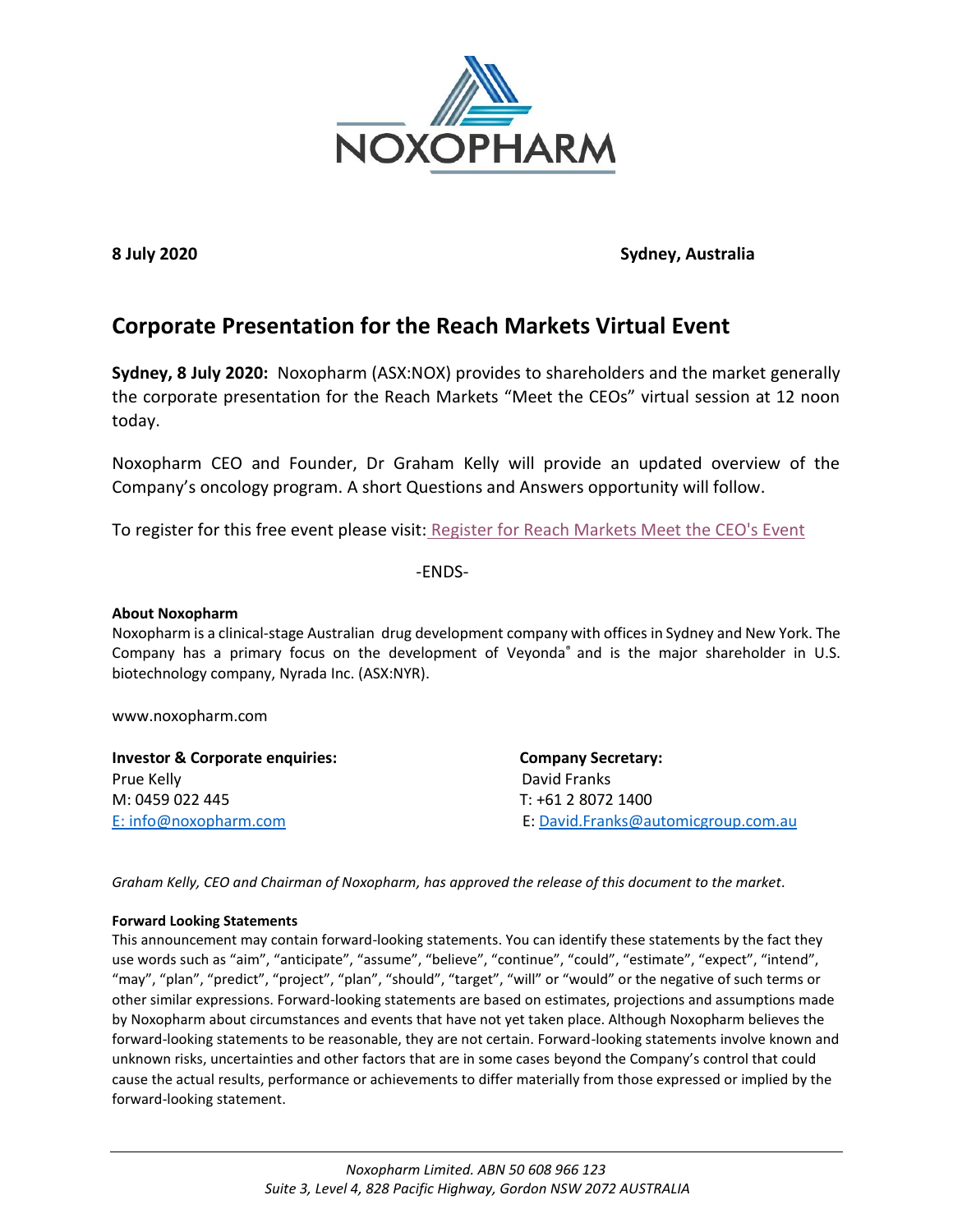

### **Noxopharm Limited (ASX:NOX)** REACH MARKETS " Meet the CEOs ", 8 July 2020

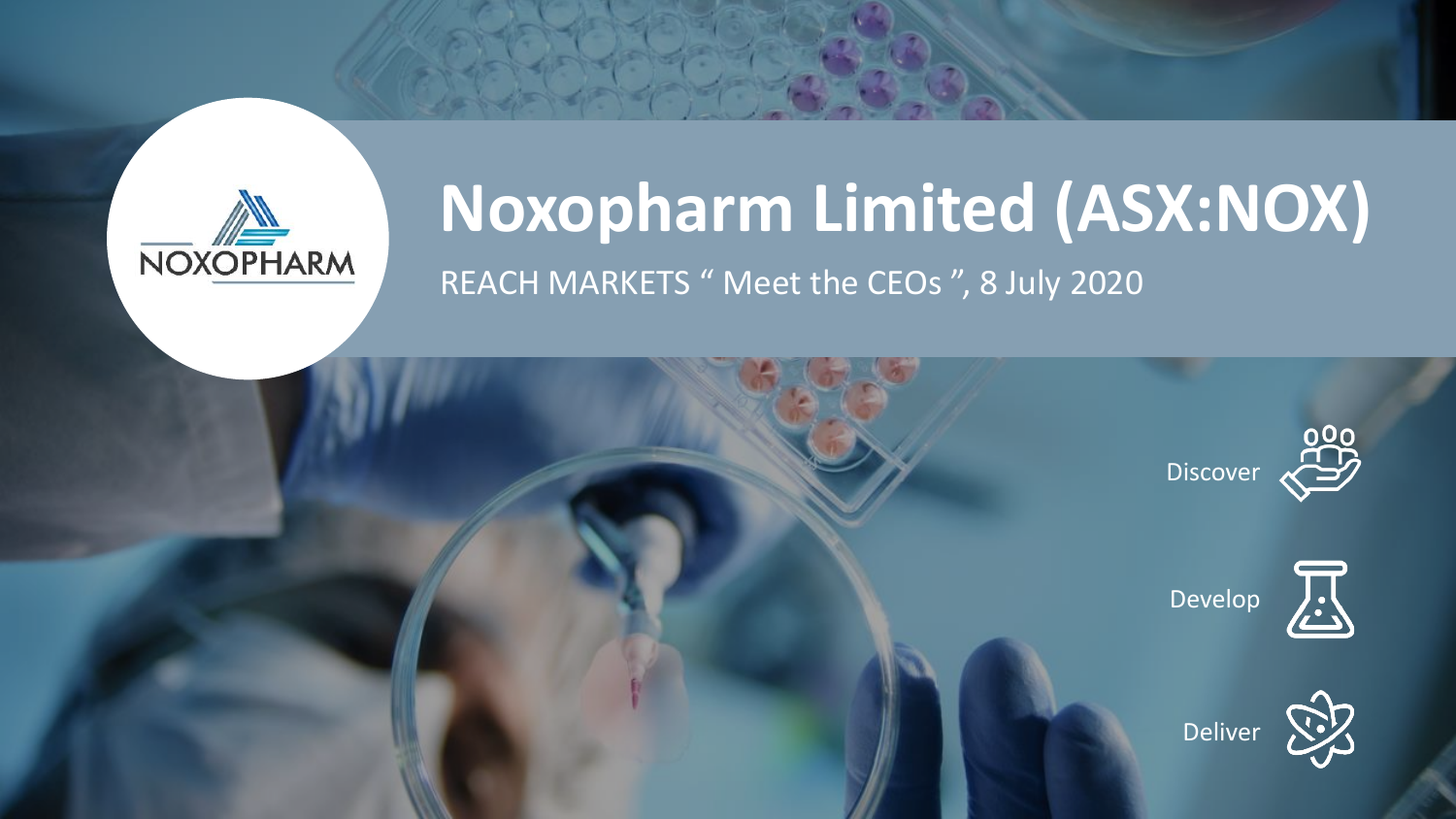### **Disclaimer**



This presentation has been prepared by Noxopharm Limited (NOX or the Company). It should not be considered as an offer or invitation to subscribe for, or purchase any shares in NOX, or as an inducement to purchase any shares in NOX. No agreement to subscribe for securities in NOX will be entered into on the basis of this presentation or any information, opinions or conclusions expressed in the course of this presentation.

This presentation is not a prospectus, product disclosure document, or other offering document under Australian law or under the law of any other jurisdiction. It has been prepared for information purposes only. This presentation contains general summary information and does not take into account the investment objectives, financial situation and particular needs of an individual investor. It is not a financial product advice and the Company is not licenced to, and does not provide, financial advice.

This presentation may contain forward-looking statements which are identified by words such as 'may', 'could', 'believes', 'estimates', 'targets', 'expects', or 'intends' and other similar words that involve risks and uncertainties. These statements are based on an assessment of past and present economic and operating conditions, and on a number of assumptions regarding future events and actions that, as at the date of this presentation, are expected to take place. Such forward-looking statements are not guarantees of future performance and involve known and unknown risks, uncertainties, assumptions and other important factors many of which are beyond the control of the Company, its Directors and management.

Although the Company believes that the expectations reflected in the forward looking statements included in this presentation are reasonable, none of the Company, its Directors or officers can give, or gives, any assurance that the results, performance or achievements expressed or implied by the forward-looking statements contained in this document will actually occur or that the assumptions on which those statements are based are exhaustive or will prove to be correct beyond the date of its making. Readers are cautioned not to place undue reliance on these forward-looking statements. Except to the extent required by law, the Company has no intention to update or revise forward-looking statements, or to publish prospective financial information in the future, regardless of whether new information, future events or any other factors affect the information contained in this presentation.

Readers should make their own independent assessment of the information and take their own independent professional advice in relation to the information and any proposed action to be taken on the basis of the information. To the maximum extent permitted by law, the Company and its professional advisors and their related bodies corporate, affiliates and each of their respective directors, officers, management, employees, advisers and agents and any other person involved in the preparation of this presentation disclaim all liability and responsibility (including without limitation and liability arising from fault or negligence) for any direct or indirect loss or damage which may arise or be suffered through use of or reliance on anything contained in, or omitted from, this presentation. Neither the Company nor its advisors have any responsibility or obligation to update this presentation or inform the reader of any matter arising or coming to their notice after the date of this presentation document which may affect any matter referred to in the presentation.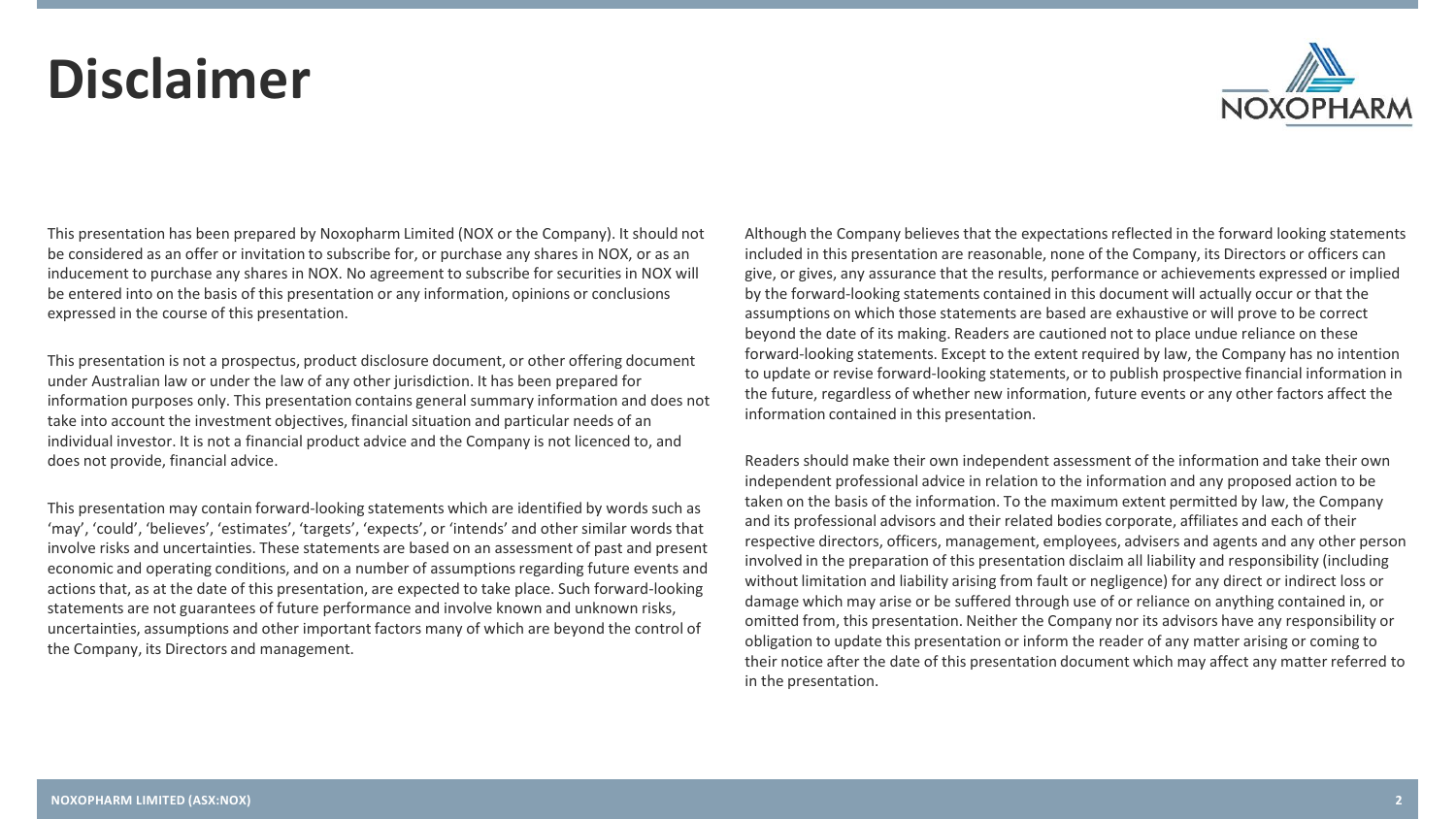





*I-O drugs* came to market 15 years ago to enormous acclaim and promise. However, that promise remains unfulfilled with response rates in a few selected cancers of 10-30% and in most cancers of < 10%

Despite this limited success, *I-O drugs* enjoy sales of US\$20 billion p.a. With higher response rates, predicted to be US\$200 billion-plus

Many attempts to develop a drug to increase the response to *I-O drugs*, but the prize remains unclaimed

**Noxopharm believes it could have the answer** *Veyonda®*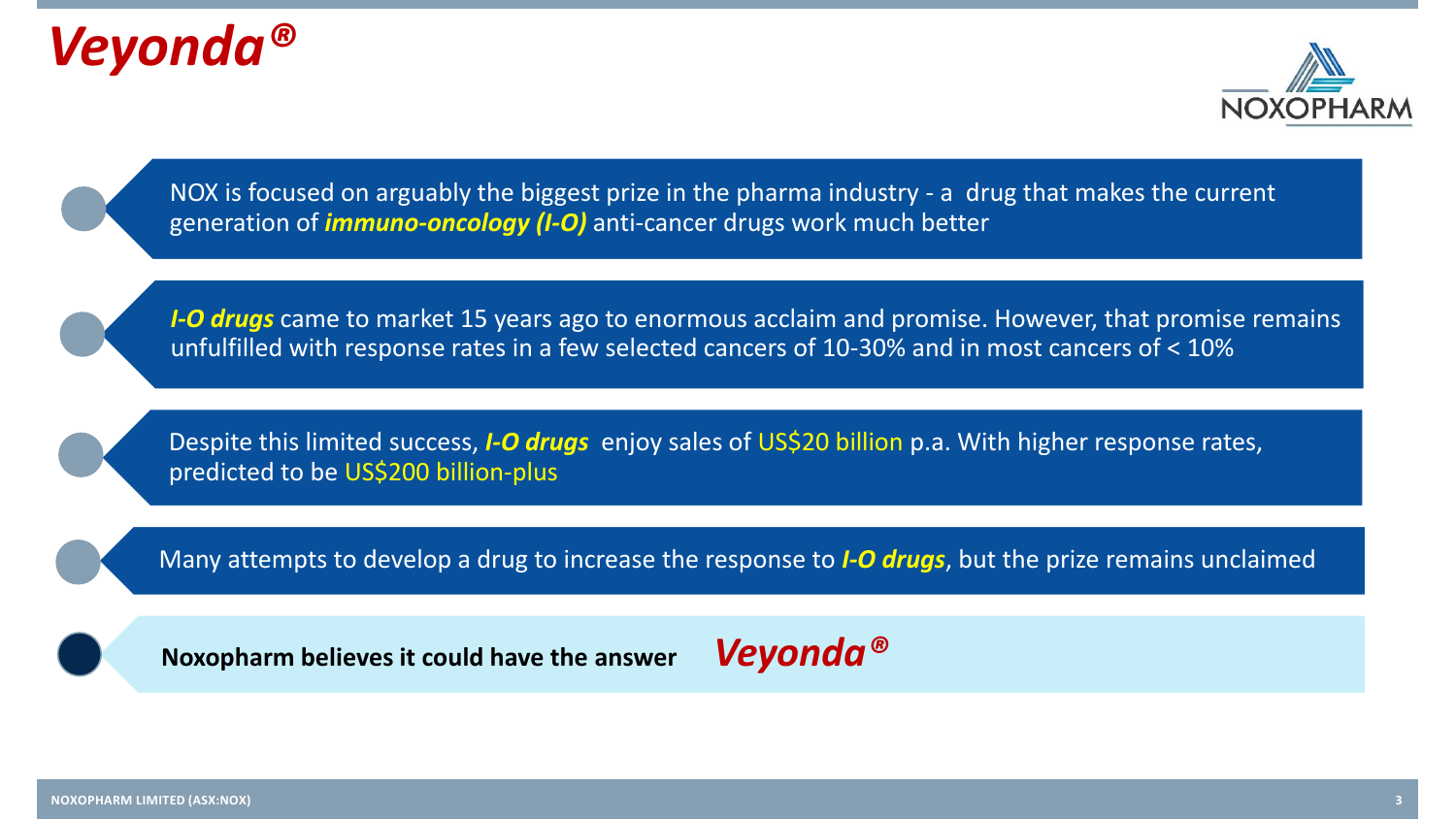### *Immuno-oncology drugs*  **Next generation of anti-cancer drugs**



Cancer represents a failure of the body's immune system

Cancers establish, grow and spread because they protect themselves from immune cells

*I-O drugs* designed to tip balance back in favour of the immune system

*I-O drugs* potentially capable of working in most human cancers, but failure believed associated with ability of tumours to expel immune cells and then prevent their re-entry ('**COLD' tumours**)

Most human tumours are '**COLD**'.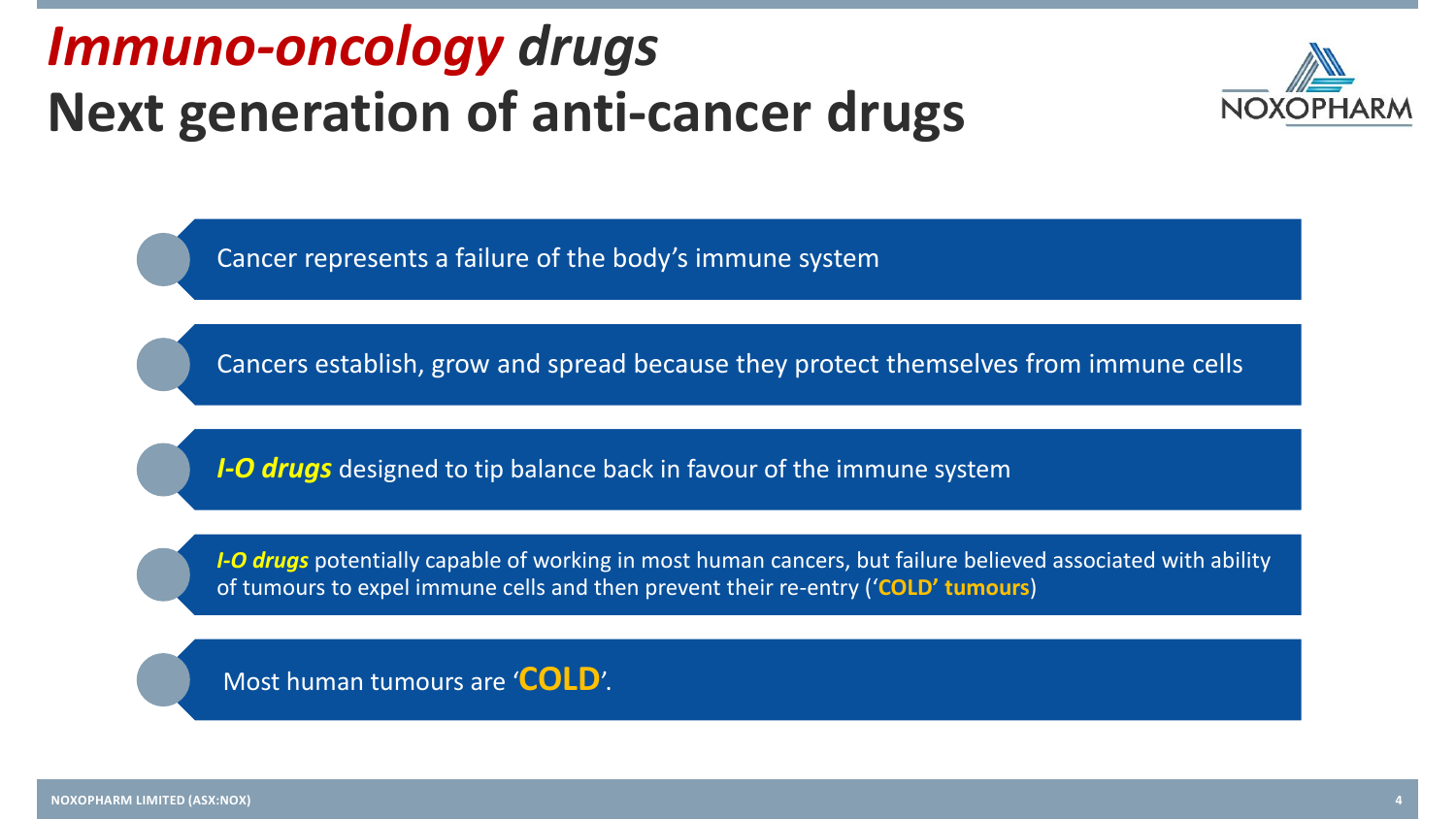### **Converting COLD tumours to HOT tumours The \$multi-billion challenge**





Source: Dana-Faber Cancer Institute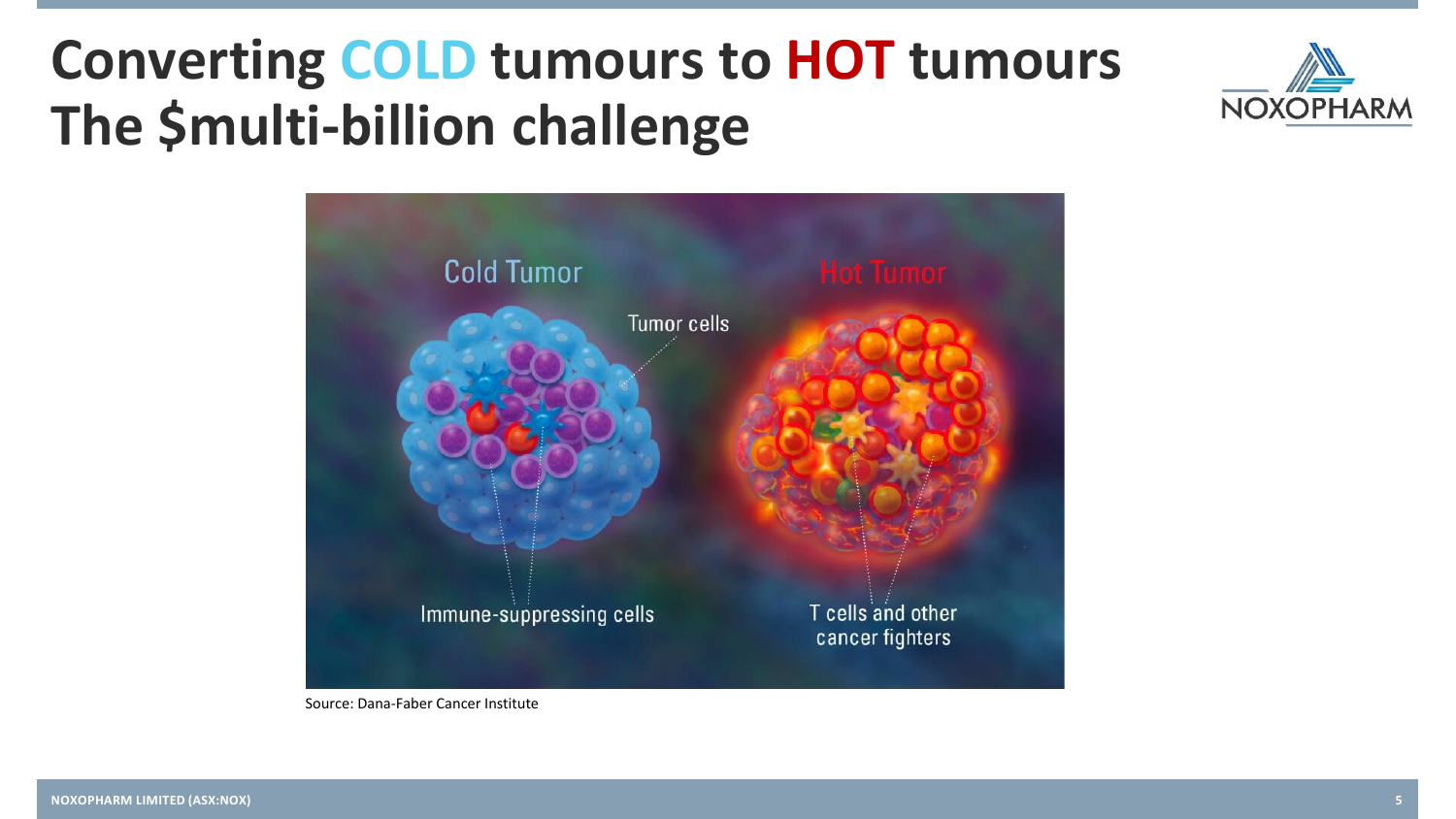Step 4. Seek industry partner

Step 2. Phase 1 study (25 patients) confirming safety and providing proof-ofconcept efficacy signals in cancer type with current poor *I-O drug* outcomes

Step 3. Conduct Phase 2 study (200+ patients) confirming proof-of-concept

Step 1. Confirm in laboratory Veyonda®️ able to convert human tumours from COLD to HOT

### **Strategy**





☑️

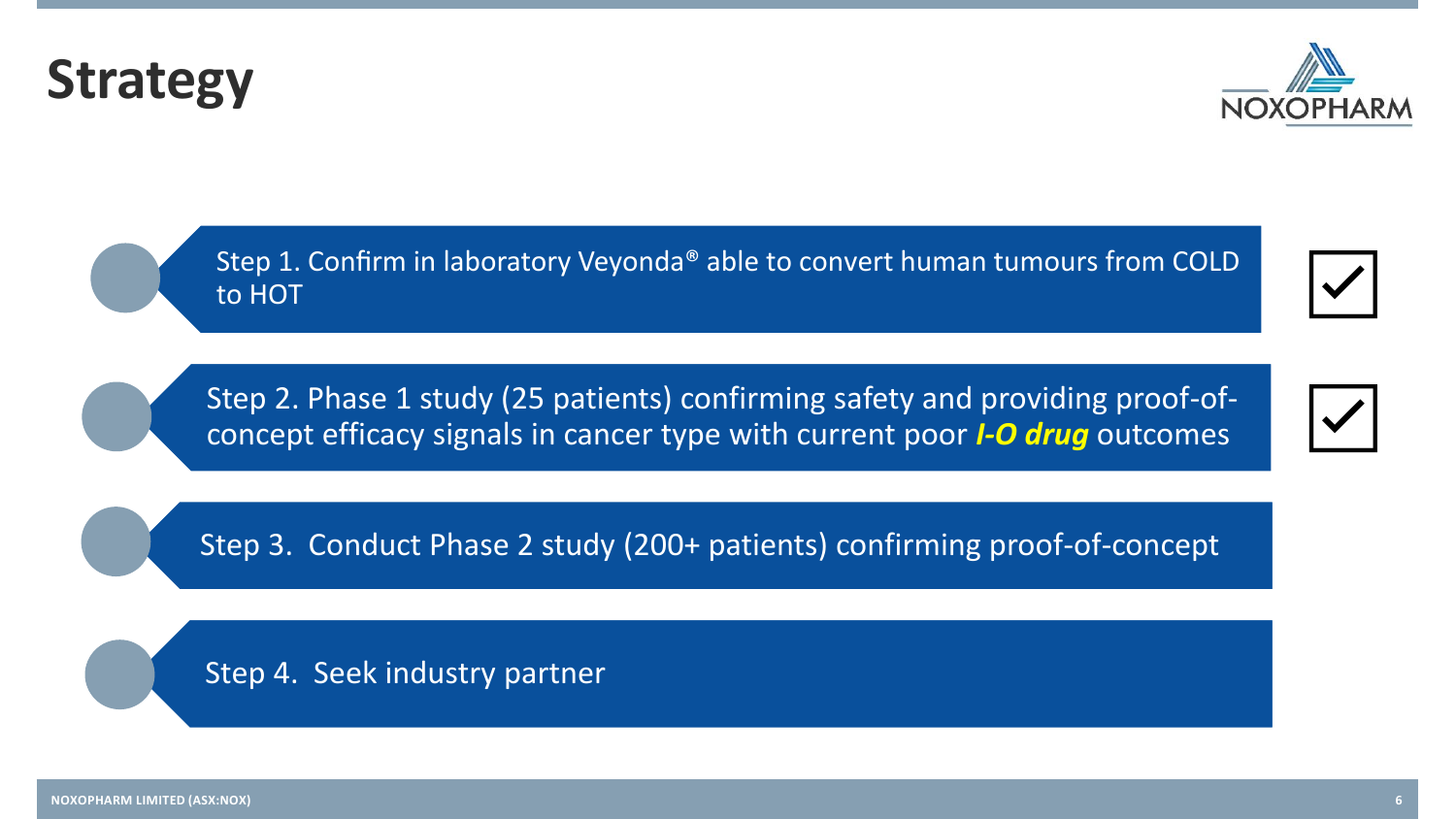

### **Prostate cancer: poor responder to** *I-O drugs*



Rising PSA levels in blood



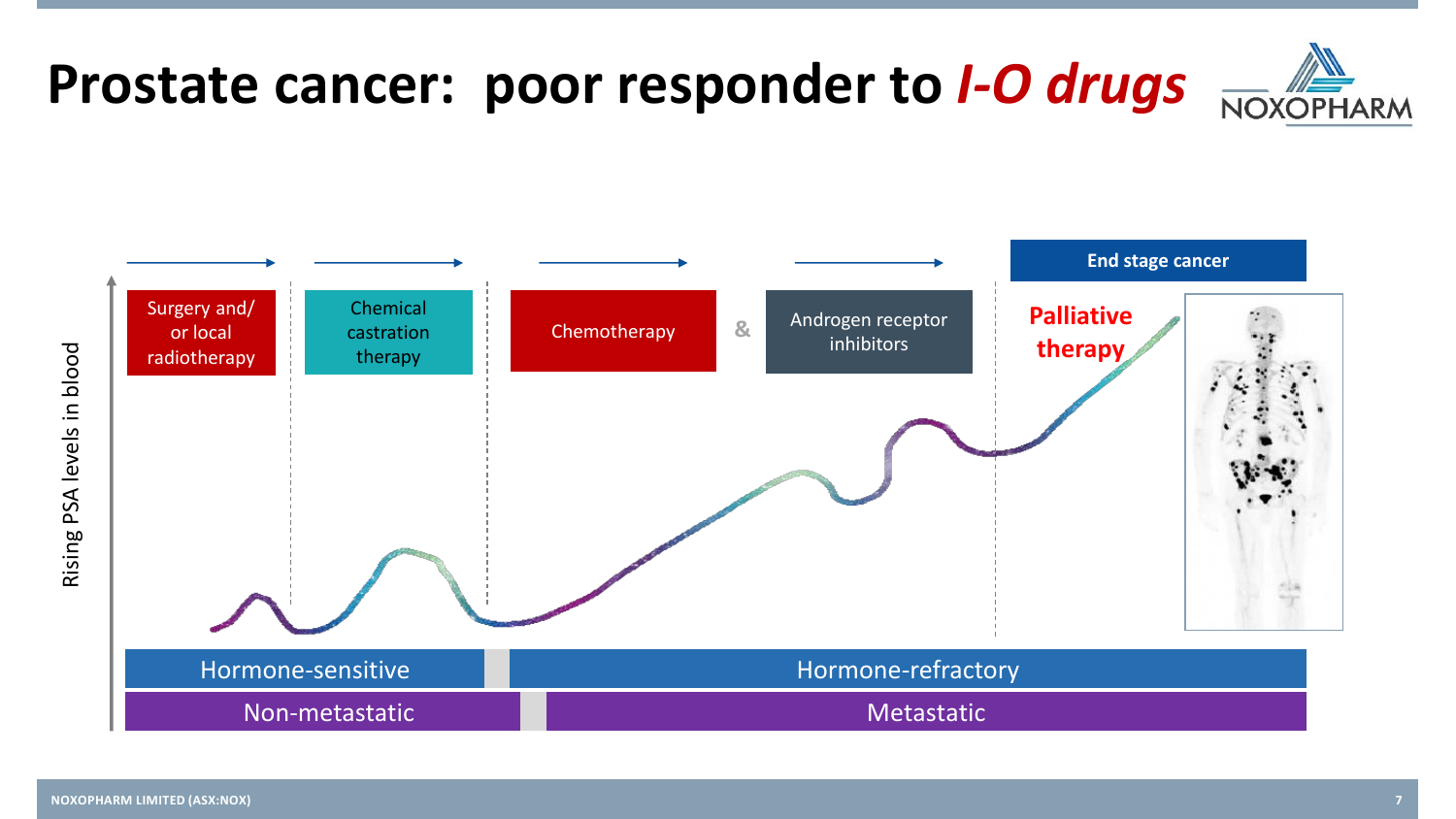#### **NOXOPHARM LIMITED (ASX:NOX) 8**

*Source: 1. Rawla P (2019) World J Oncol 10, 63-89*

### **Substantial Global Unmet Need<sup>1</sup>**

Prostate cancer is the fifth leading cause of death in men worldwide

Responsible for estimated **360,000 deaths** in 2018

Mortality from prostate cancer **estimated to double by 2040** 

**1.3 million new cases** reported worldwide in 2018

Exponential increase in death from prostate cancer with age





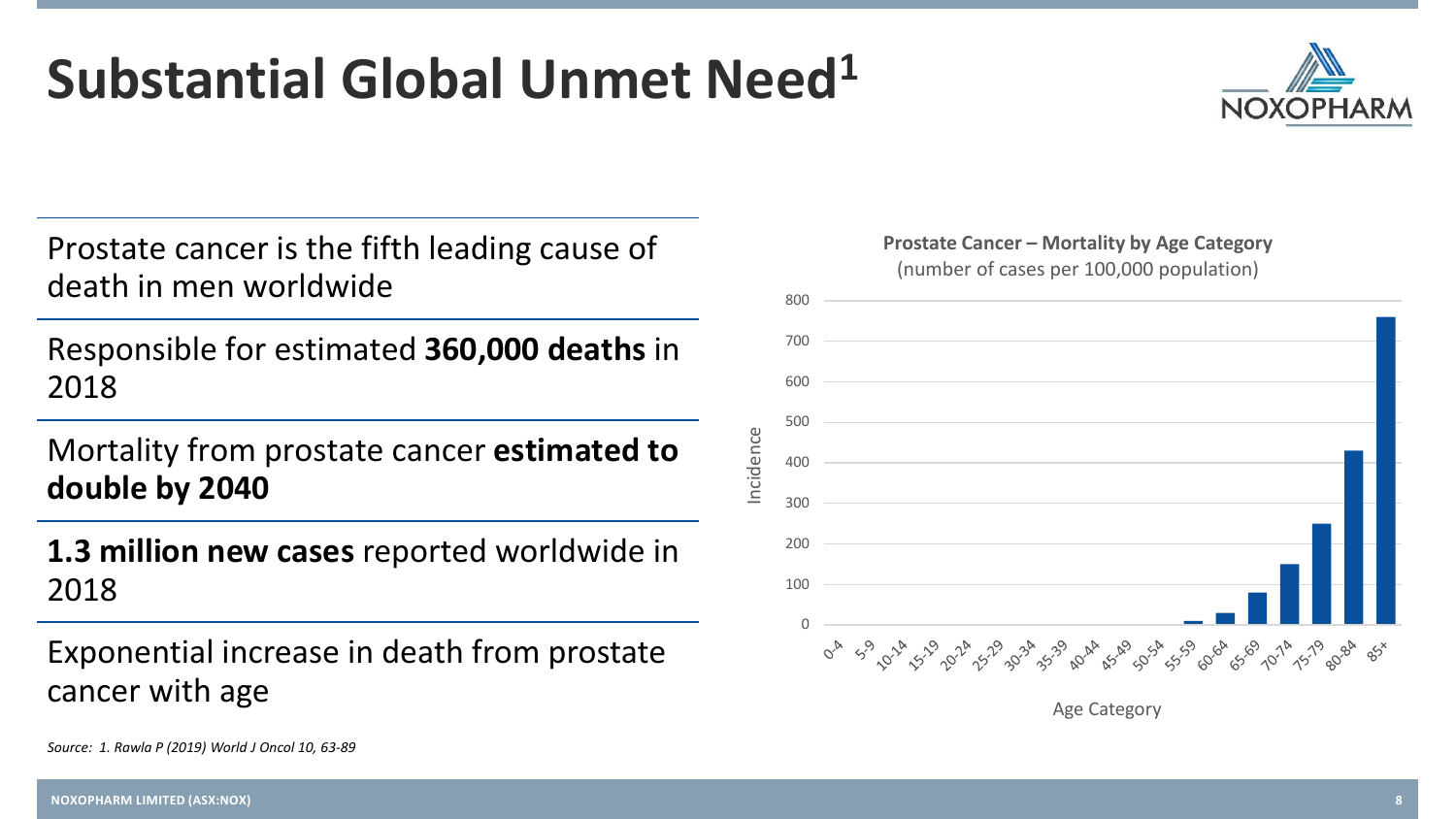

# **Veyonda & DARRT**

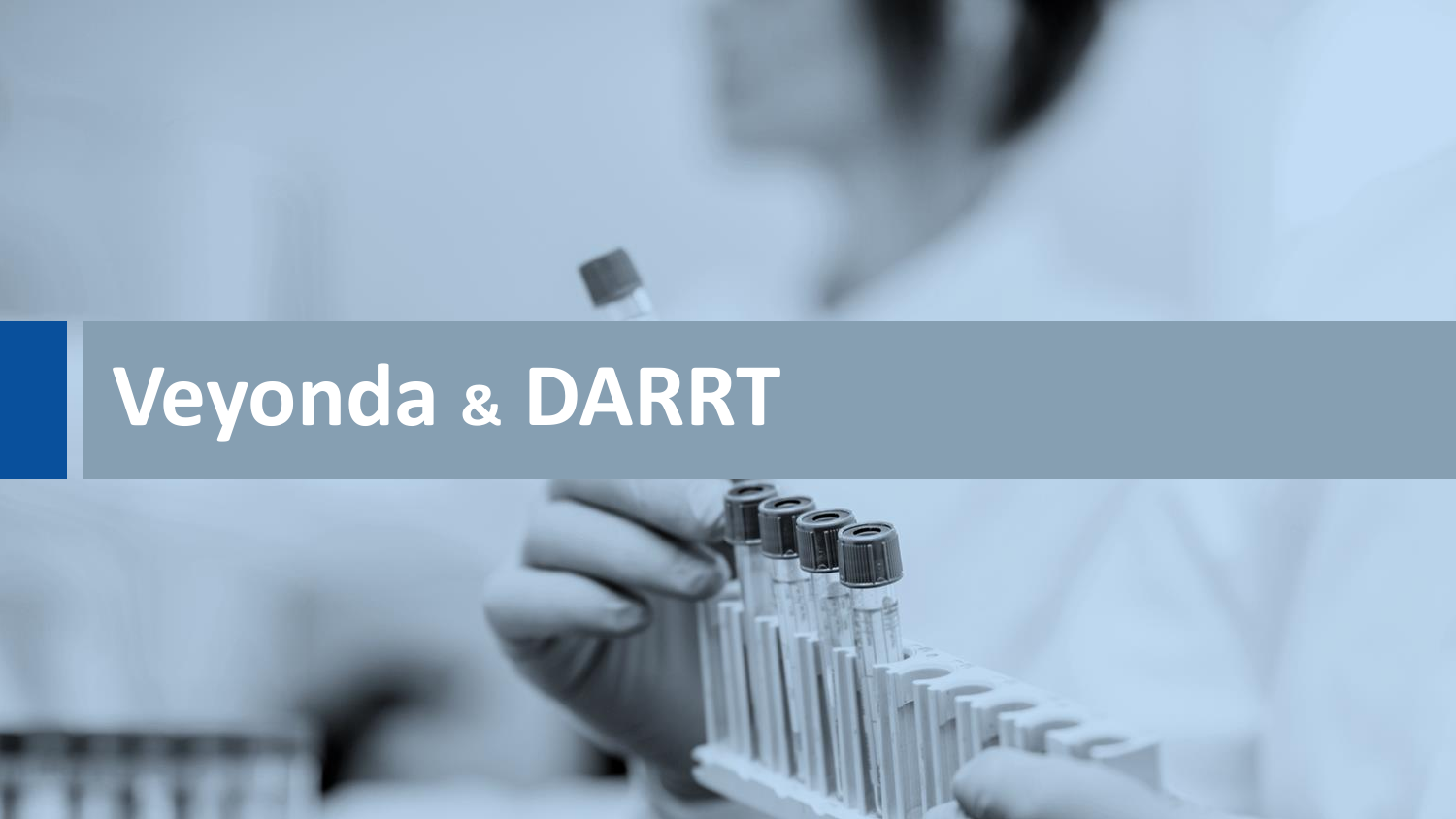### **DARRT Explained**

#### **DARRT (Direct and Abscopal Response to Radiotherapy)**

- DARRT is based on the idea of restoring the ability of the body's immune system to fight the cancer
- Low dose radiotherapy triggers an immune response in the irradiated tumours that contributes to the shrinkage of those tumours
- Adding NOX66 to that treatment is intended to boost that immune response in the irradiated tumours (**direct response**) to the extent that the resulting immune response extends to the bulk of tumours in the rest of the body (**abscopal response**)
- DARRT potentially addresses a large population of patients with no remaining treatment options, typically in considerable pain, poor quality of life, and poor life expectancy



#### **Direct Response**





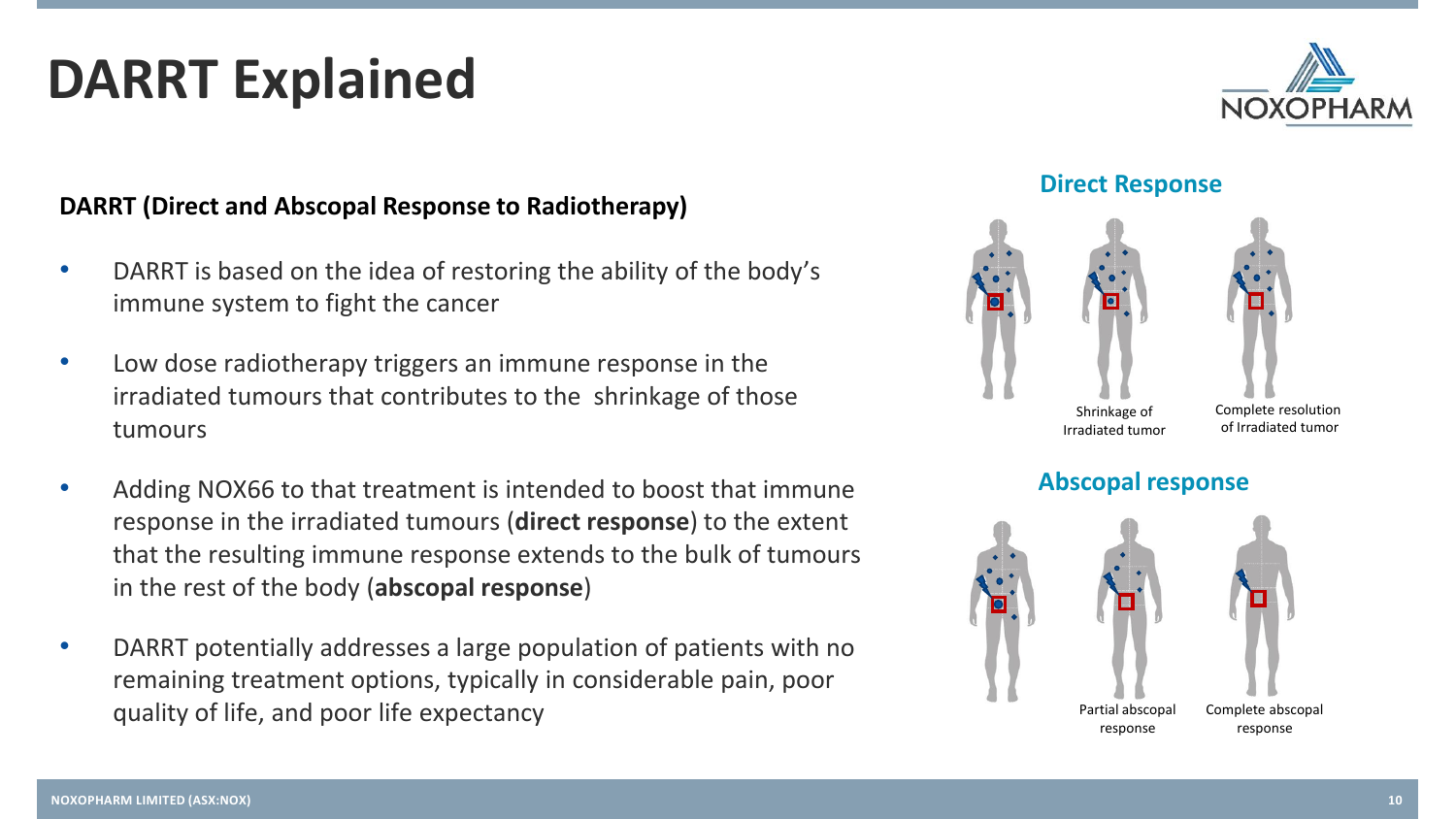## **Veyonda® DARRT-1 Phase 1 study**



25 men enrolled with late-stage **prostate cancer** and treated

Metastatic castration-resistant prostate cancer (mCRPC)

Progressive disease

No remaining standard treatment options

Eligible for palliative radiotherapy (RT) for symptomatic relief

Treatment with low-dose RT (5 days) and Veyonda<sup>®</sup> (14 days) Bone scan with



metastatic disease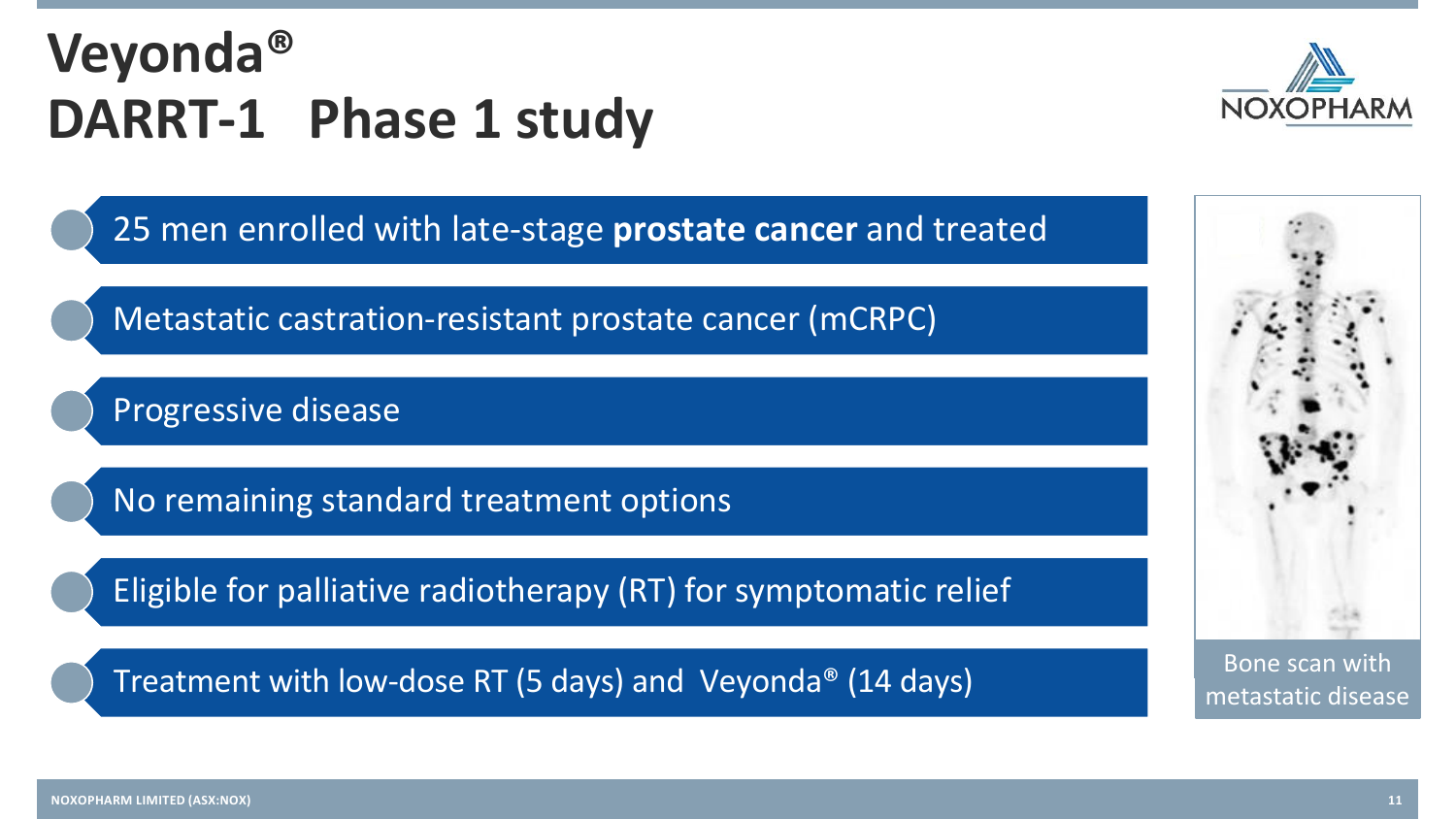### **DARRT-1: PSA Response**



- Veyonda<sup>®</sup> in combination with radiation therapy appeared to be **safe and well-tolerated**<sup>1</sup>
- In the 16\* patients who were evaluable at 6 months $1$

*9 patients lost to follow-up, died or withdrew from study PSA = prostate specific antigen 1. Noxopharm. Data on file*

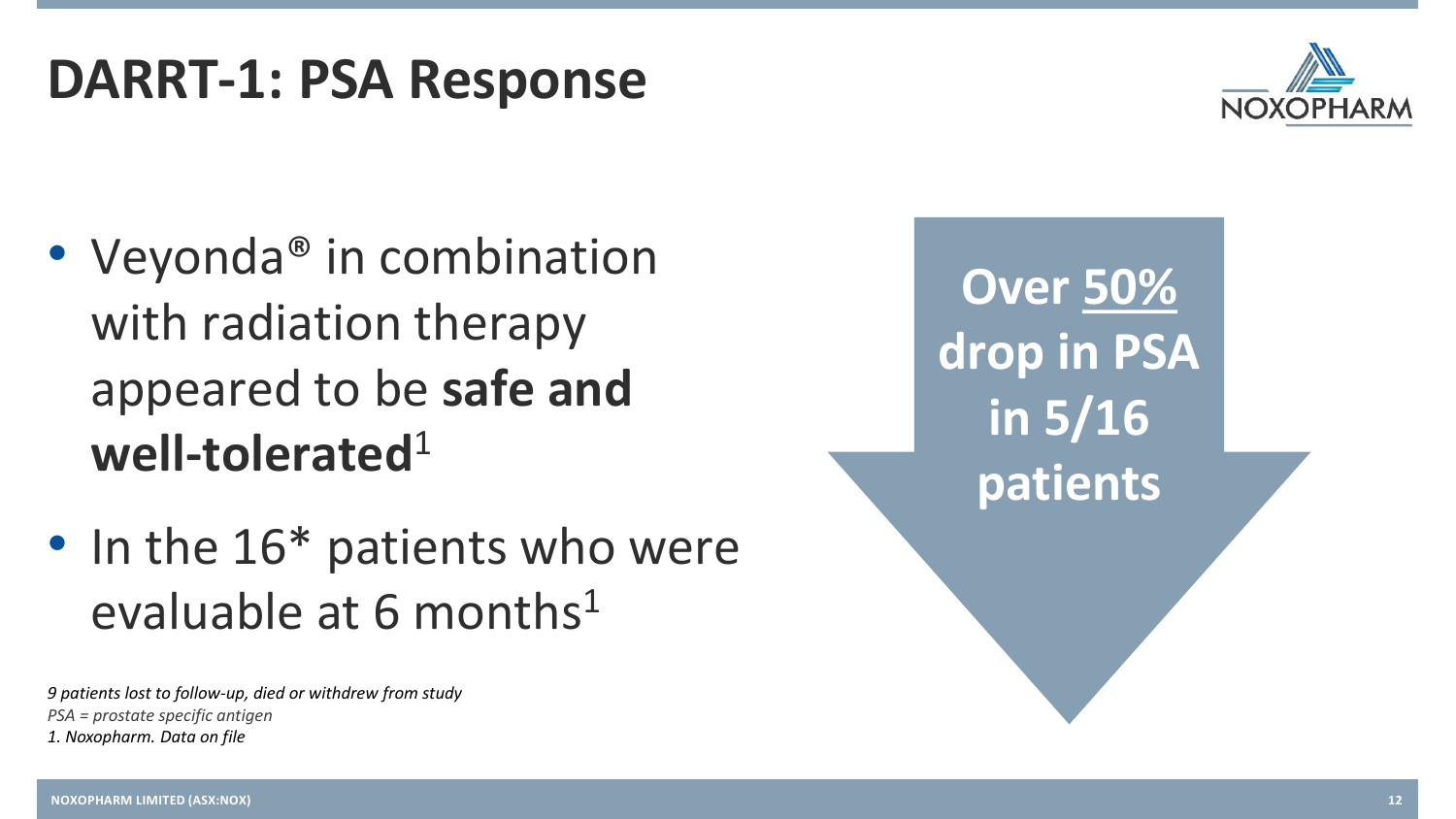### **DARRT-1: Pain Response**



- Veyonda<sup>®</sup> in combination with radiation therapy appeared to be **safe and well-tolerated**<sup>1</sup>
- In the 16<sup>\*</sup> patients who were evaluable at 6 months $1$

*9 patients lost to follow-up, died or withdrew from study PSA = prostate specific antigen 1. Noxopharm. Data on file*

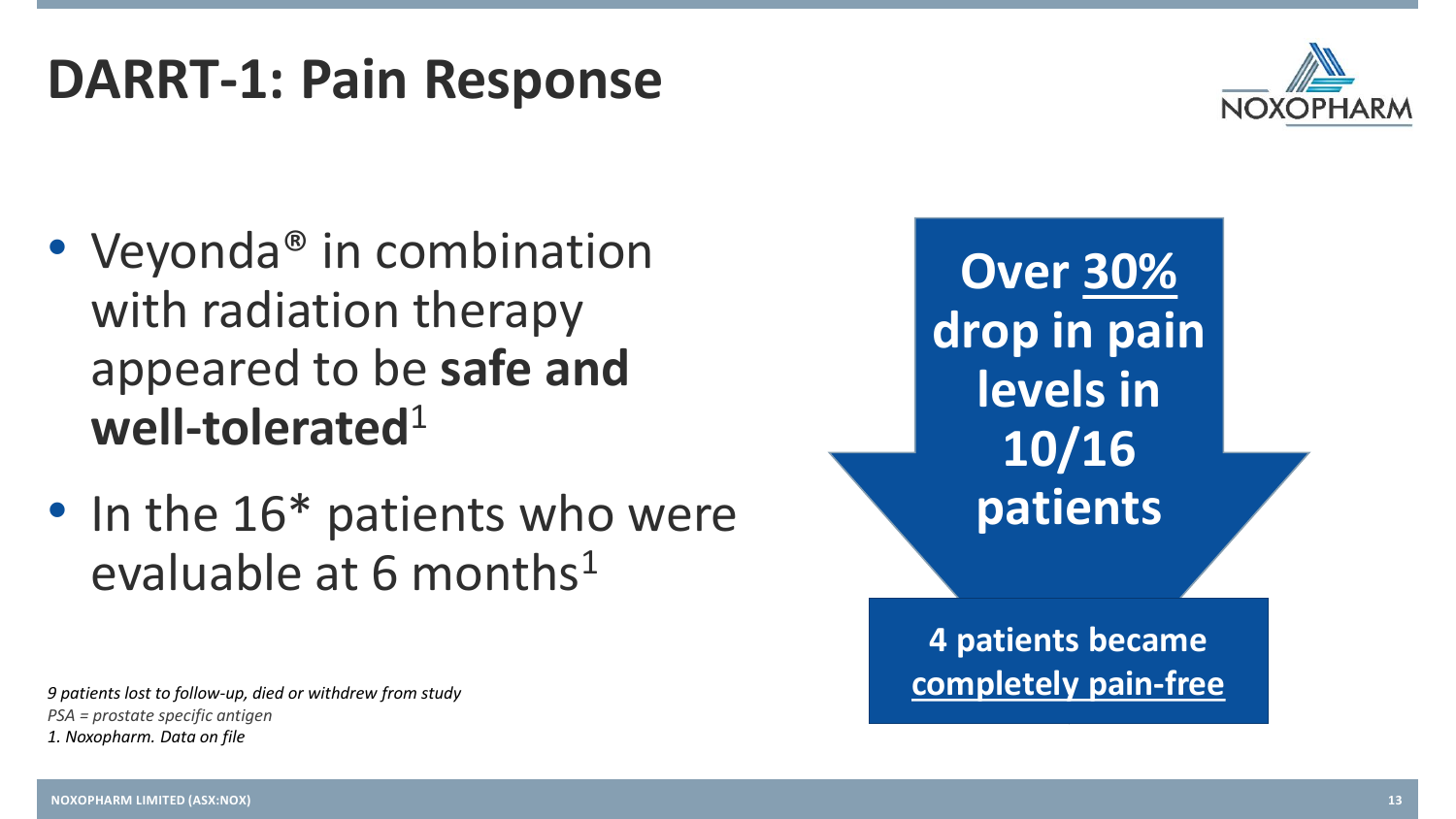### **DARRT-1: Tumour Response**

- In the 15\* patients who were evaluable at 6 months<sup>1</sup>
- **The Tumours stopped growing or reduced in size in 10 patients (1 patient achieved a partial response and 9 achieved stable disease at 6 months**
- **Four patients had an abscopal response**

| 6 months<br>follow-up  | First part 400mg,<br>800mg & 1200mg<br>(reported 12 Nov 2019) | <b>Expansion part</b><br>1200 <sub>mg</sub> | <b>Overall</b><br><b>All doses</b><br>(reported 2 Dec 2019) |
|------------------------|---------------------------------------------------------------|---------------------------------------------|-------------------------------------------------------------|
| Overall<br>(RECIST1.1) | $N=10$                                                        | $N=5$                                       | $N=15$                                                      |
| Complete<br>response   | 0                                                             | 0                                           | O                                                           |
| Partial response       | (10%)                                                         | 0                                           | 1<br>(7%)                                                   |
| Stable disease         | (70%)                                                         | $\overline{2}$<br>(40%)                     | 9<br>(60%)                                                  |
| Progressive<br>disease | $\overline{2}$<br>$\langle 20\% \rangle$                      | 3<br>(60%)                                  | 5<br>(33%)                                                  |

*1. Noxopharm. Data on file \* 10 patients lost to follow-up, were not measurable, withdrew from study or died (unrelated to treatment)*

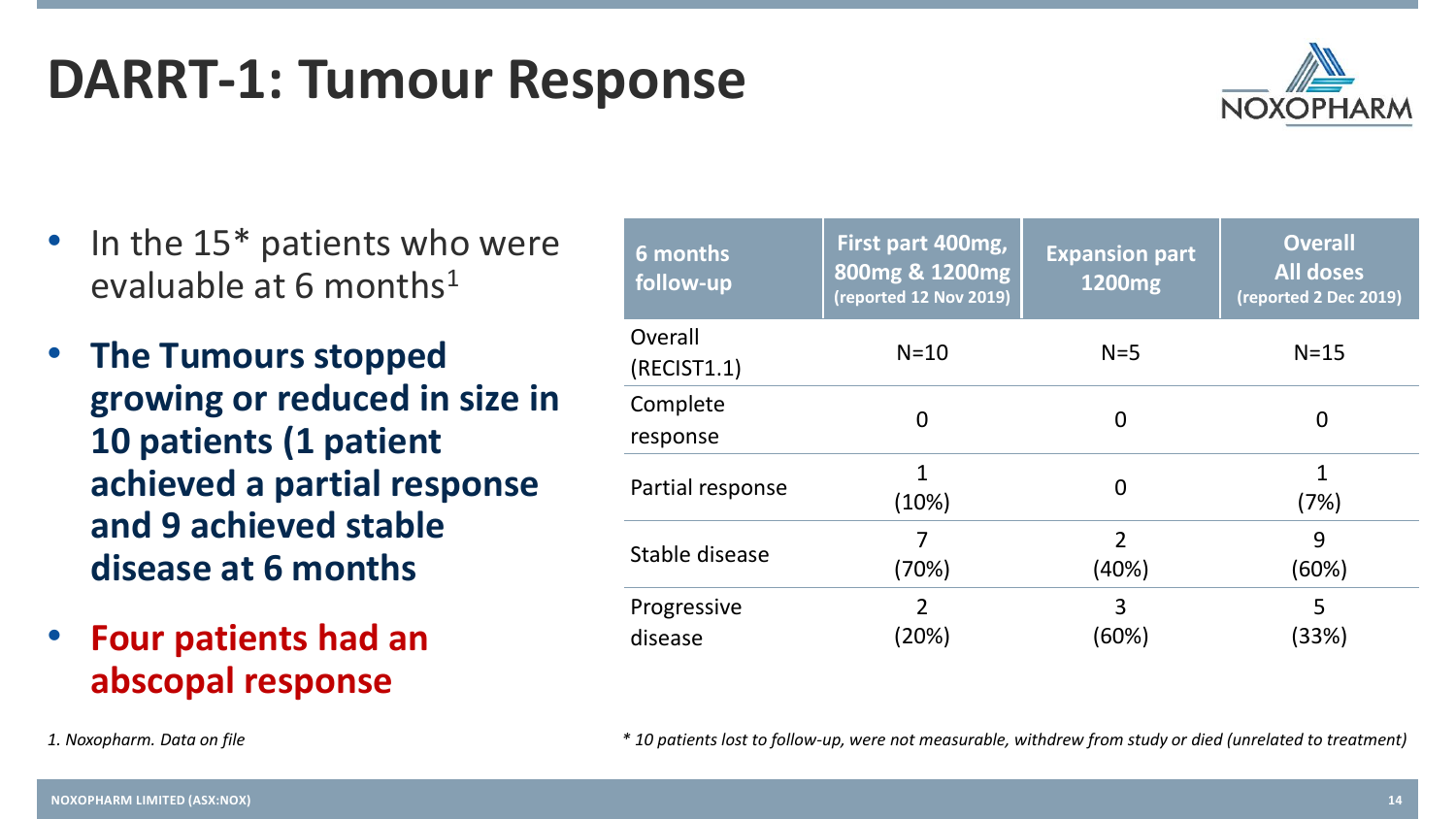### **DARRT-2: Phase 2 study**

- **Objectives:** 
	- **The DARRT-2 is designed to provide the data that Commercial Partners are looking for**
	- **It also aims to satisfy the Regulatory Authorities**
- Building on the experience and data of DARRT-1
- Multinational. 2-3 continents. Approx. 200 men
- Medical Advisory Boards established
- Anticipated regulatory submissions late-2020
- Study expected to commence in early-2021

### ✓**We are developing the most efficient and impactful study possible**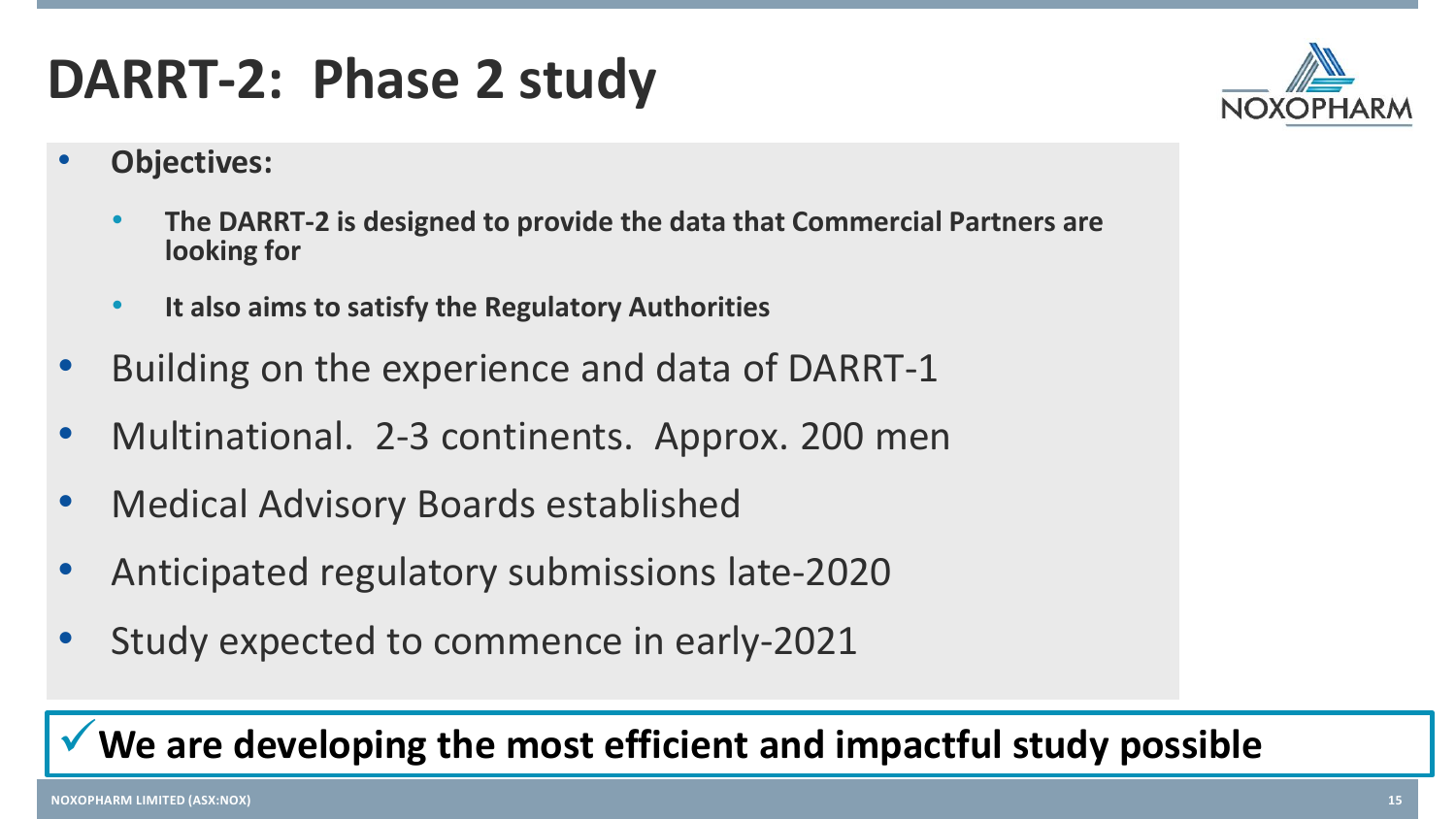approximately \$2.2 billion sales

in previous 12 months





in Phase III development for mCRPC

potential first-in-class radioligand therapies in development for mCRPC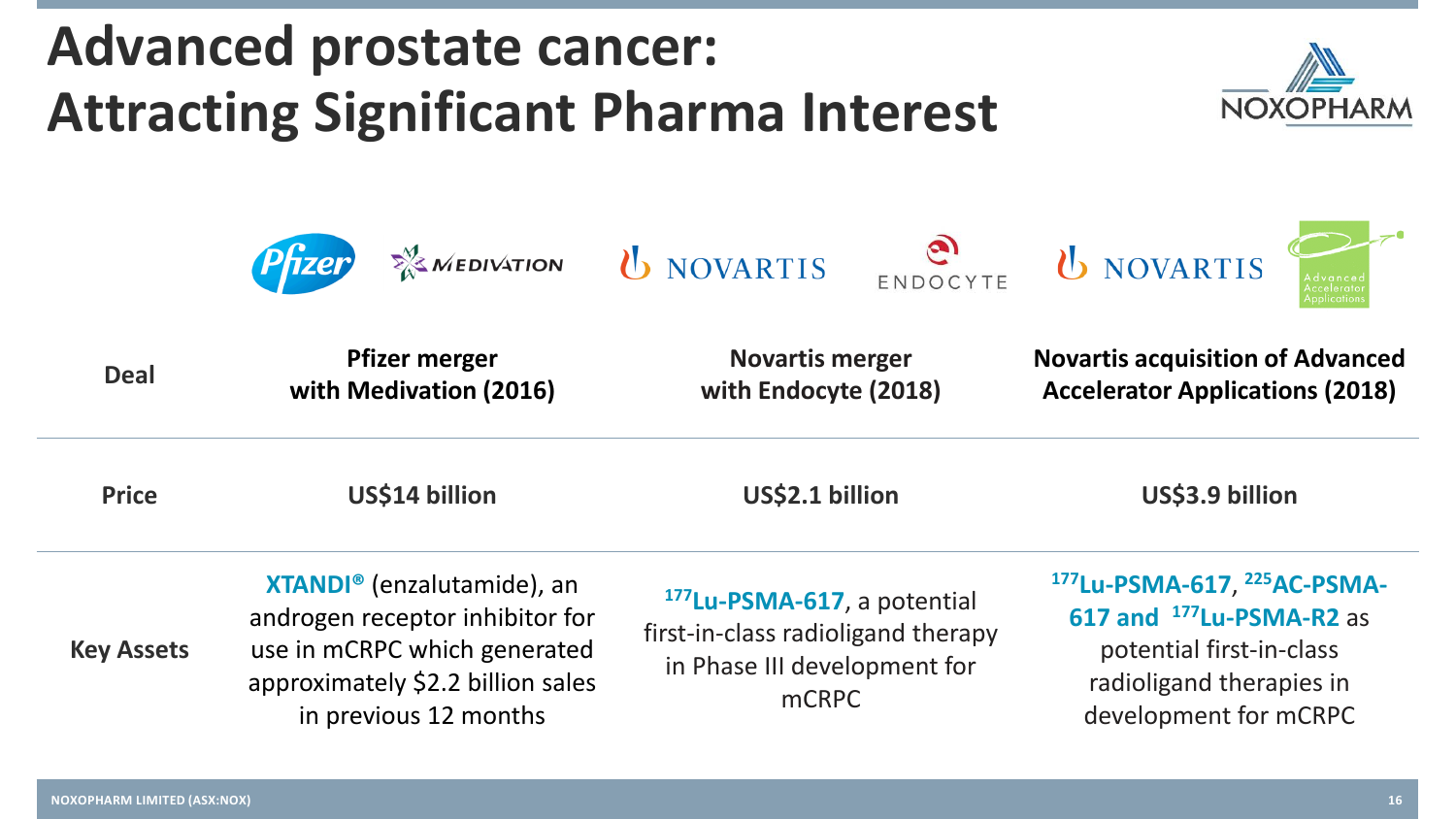**Key metrics**



Share price A\$0.22 (6 July 2020)

### Issued cap ~213M shares

Recently closed A\$7.33M net raised (rights issue via Canaccord)

### News Flow (next 6 -12months)

- \* Commencement of DARRT-2
- \* Progress in other clinical programs
- \* Progress in drug pipeline
- \* Potential industry collaborations ongoing